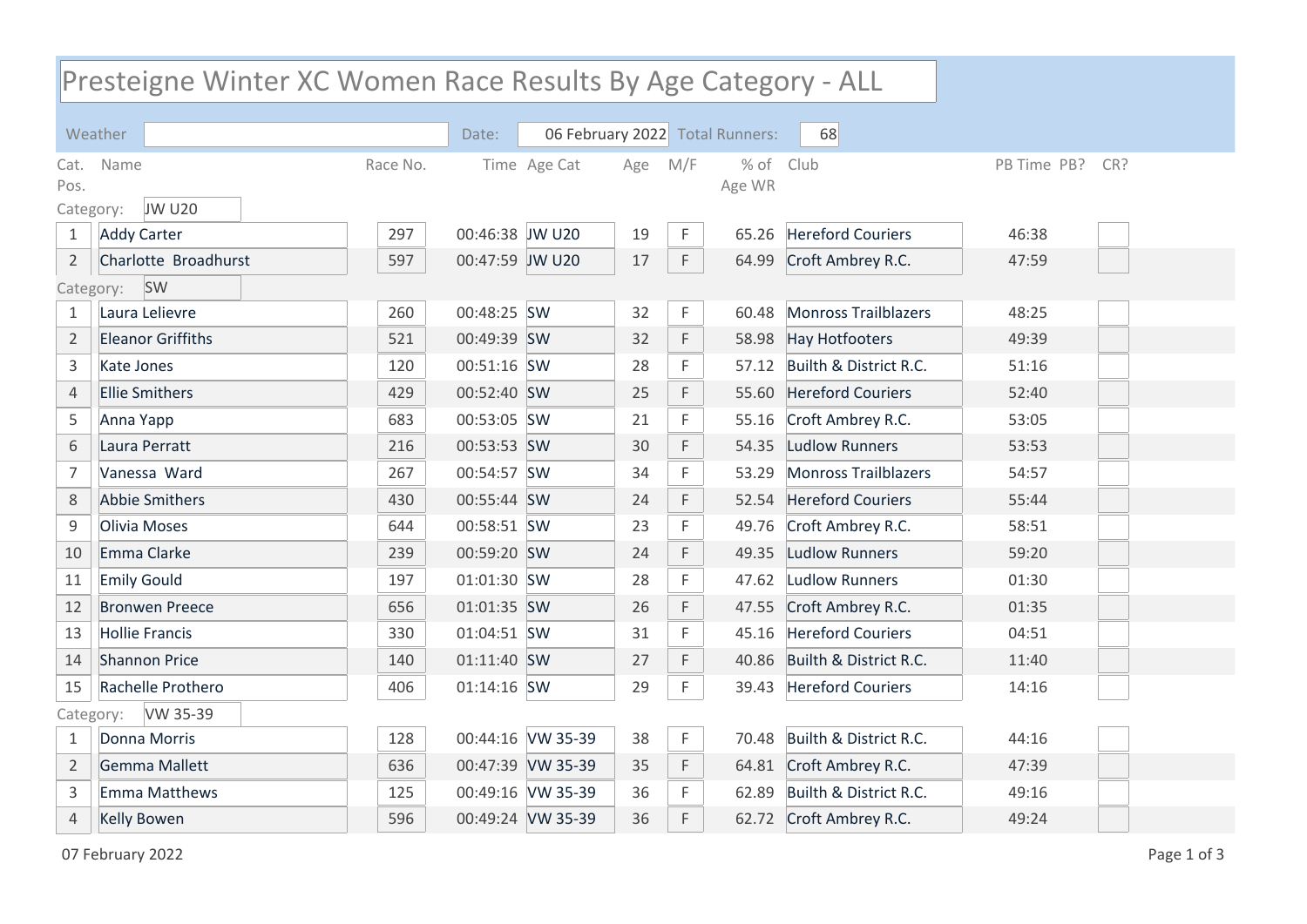| Cat.                  | Name                  | Race No. |  | Time Age Cat      | Age | M/F | % of Club       |                                | PB Time PB?<br>CR? |  |
|-----------------------|-----------------------|----------|--|-------------------|-----|-----|-----------------|--------------------------------|--------------------|--|
| Pos.<br>5             |                       | 469      |  | 00:51:13 VW 35-39 | 37  | F.  | Age WR<br>60.69 | <b>Hereford Couriers</b>       |                    |  |
|                       | Christina Plant       |          |  |                   |     |     |                 |                                | 51:13              |  |
| $6\,$                 | Jane Hayde            | 34       |  | 00:57:11 VW 35-39 | 38  | F.  | 54.56           | <b>Wye Valley Runners</b>      | 57:11              |  |
| $\overline{7}$        | Hayley Colebatch      | 599      |  | 01:15:05 VW 35-39 | 37  | F.  | 41.40           | Croft Ambrey R.C.              | 15:05              |  |
| $\,8\,$               | <b>Avril Hardwick</b> | 109      |  | 01:15:24 VW 35-39 | 38  | F   | 41.38           | Builth & District R.C.         | 15:24              |  |
| VW 40-44<br>Category: |                       |          |  |                   |     |     |                 |                                |                    |  |
| 1                     | Clare Mallender       | 375      |  | 00:51:39 VW 40-44 | 44  | F.  | 62.57           | <b>Hereford Couriers</b>       | 51:39              |  |
| $\overline{2}$        | Emma Stewardson       | 225      |  | 00:55:11 VW 40-44 | 43  | F   | 58.17           | <b>Ludlow Runners</b>          | 55:11              |  |
| $\overline{3}$        | Louise Reeves         | 661      |  | 01:05:55 VW 40-44 | 44  | F   | 49.03           | Croft Ambrey R.C.              | 05:55              |  |
| $\overline{4}$        | Sally Yapp            | 684      |  | 01:06:20 VW 40-44 | 42  | F.  | 48.04           | Croft Ambrey R.C.              | 06:20              |  |
| 5                     | <b>Gemma Davies</b>   | 604      |  | 01:11:33 VW 40-44 | 40  | F.  | 43.93           | Croft Ambrey R.C.              | 11:33              |  |
| VW 45-49<br>Category: |                       |          |  |                   |     |     |                 |                                |                    |  |
| $\mathbf{1}$          | Joanne Rees           | 147      |  | 00:48:11 VW 45-49 | 47  | F.  | 69.66           | Builth & District R.C.         | 48:11              |  |
| $\overline{2}$        | Laura Tootell         | 65       |  | 00:49:21 VW 45-49 | 45  | F   | 65.99           | <b>Wye Valley Runners</b>      | 49:21              |  |
| 3                     | Amy Rose Fulford      | 195      |  | 00:49:51 VW 45-49 | 47  | F.  | 67.34           | <b>Ludlow Runners</b>          | 49:51              |  |
| $\overline{4}$        | Jenny Farrow          | 102      |  | 00:51:44 VW 45-49 | 45  | F.  | 62.95           | Builth & District R.C.         | 51:44              |  |
| 5                     | Victoria Woodhall     | 458      |  | 00:57:37 VW 45-49 | 46  | F.  | 57.39           | <b>Hereford Couriers</b>       | 57:37              |  |
| $\,$ 6 $\,$           | Samantha Harper       | 623      |  | 00:58:48 VW 45-49 | 47  | F.  | 57.09           | Croft Ambrey R.C.              | 58:48              |  |
| $\overline{7}$        | <b>Kate Platt</b>     | 526      |  | 00:59:06 VW 45-49 | 46  | F.  | 55.95           | <b>Hay Hotfooters</b>          | 59:06              |  |
| 8                     | <b>Bryony Dean</b>    | 320      |  | 01:00:35 VW 45-49 | 46  | F.  | 54.58           | <b>Hereford Couriers</b>       | 00:35              |  |
| 9                     | Nicola Goodwin        | 737      |  | 01:01:47 VW 45-49 | 47  | F   | 54.33           | <b>Hereford Triathlon Club</b> | 01:47              |  |
| 10                    | Rachel Bannister      | 554      |  | 01:05:59 VW 45-49 | 45  | F   | 49.36           | Ledbury & District Harrie      | 05:59              |  |
| 11                    | Jayne Cresswell       | 549      |  | 01:27:39 VW 45-49 | 49  | F.  | 39.44           | Ledbury & District Harrie      | 27:39              |  |
| Category: VW 50-54    |                       |          |  |                   |     |     |                 |                                |                    |  |
| $\mathbf{1}$          | Jo Marriott           | 639      |  | 00:57:25 VW 50-54 | 53  | F.  | 62.90           | Croft Ambrey R.C.              | 57:25              |  |
| $\overline{2}$        | Nicola Tyler          | 439      |  | 00:58:47 VW 50-54 | 51  | F.  | 60.28           | <b>Hereford Couriers</b>       | 58:47              |  |
| 3                     | Sahrah Wilding        | 576      |  | 01:02:52 VW 50-54 | 54  | F.  |                 | 57.98 Presteigne Pacers        | 02:52              |  |
| $\overline{4}$        | Ange Price            | 507      |  | 01:03:29 VW 50-54 | 51  | F.  |                 | 55.82 Hay Hotfooters           | 03:29              |  |